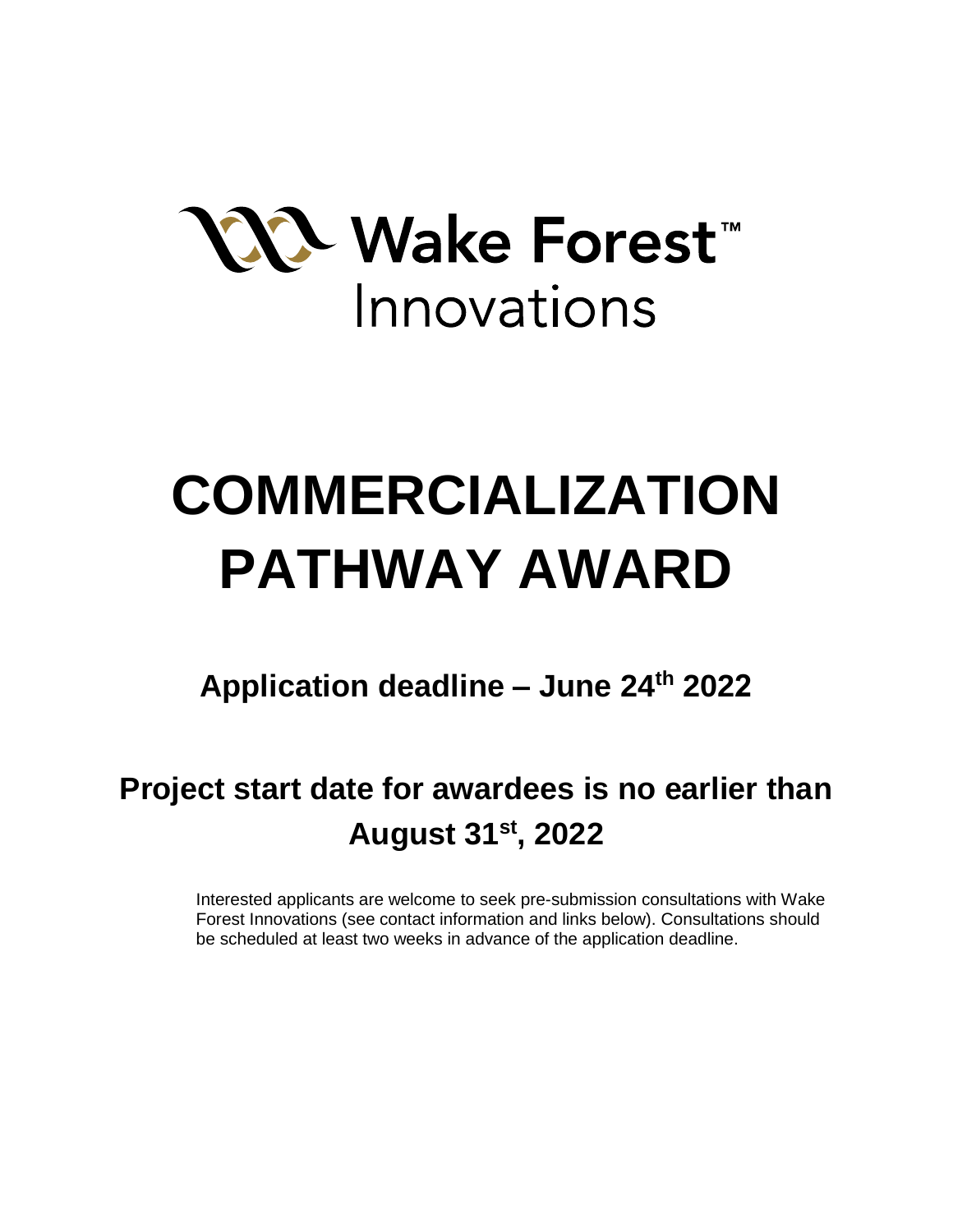# **Purpose**

The mission of Wake Forest Innovations is to translate research into beneficial products and services.

The Commercialization Pathway Award furthers this mission by supporting members of the Wake Forest community by awarding financial support for milestone-driven commercially relevant projects in which the institution has a proprietary position. Projects should be designed to advance the licensability and commercial potential of technologies and intellectual property. Examples of suitable projects include advanced proof-of-concept and feasibility studies, studies that enable go/no-go commercialization decisions, and studies designed to exceed commercially relevant value inflection points.

# **Application Deadline: June 24th 2022, 11:59 pm**

Researchers are invited to submit a full application by June  $24<sup>th</sup>$ , 2022 through the [https://redcap.wakehealth.edu/redcap/surveys/?s=MK4F4LNW47TYW8D9.](https://redcap.wakehealth.edu/redcap/surveys/?s=MK4F4LNW47TYW8D9) The instructions are summarized below.

Successful projects will receive up to \$40,000 in direct costs.

Applications should fall into one of the following areas:

# Category:

- ☐ Therapeutic/drug/biologic
- ☐ Diagnostic/Medical device
- □ Digital health
- ☐ Other (please describe)

Project final budgets will be based on a complete review of the budget and budget justification. See "Budget Guidelines" below for more details. All funds are to be spent within a one-year project period. No-cost extensions may be approved in exceptional circumstances for no more than 6 months.

# **Eligibility**

These awards are open to all employees from Wake Forest School of Medicine, Wake Forest University, Atrium Health - Wake Forest Baptist as well as Atrium Health employees with Wake Forest appointments.

#### **Proposals**

#### **General Proposal Formatting Guidelines:**

- Use standard font (such as Times New Roman or Arial) no smaller than 11 point.
- Page set-up should be for single-spacing on 8½"x11" paper.
- Consecutively numbered pages.
- Margins should be at least 0.5" (sides, top and bottom)
- Each section should be titled using the header sections listed below and should match the Table of Contents.
- Do not use logos or letterhead on any pages of the Proposal except for support letters.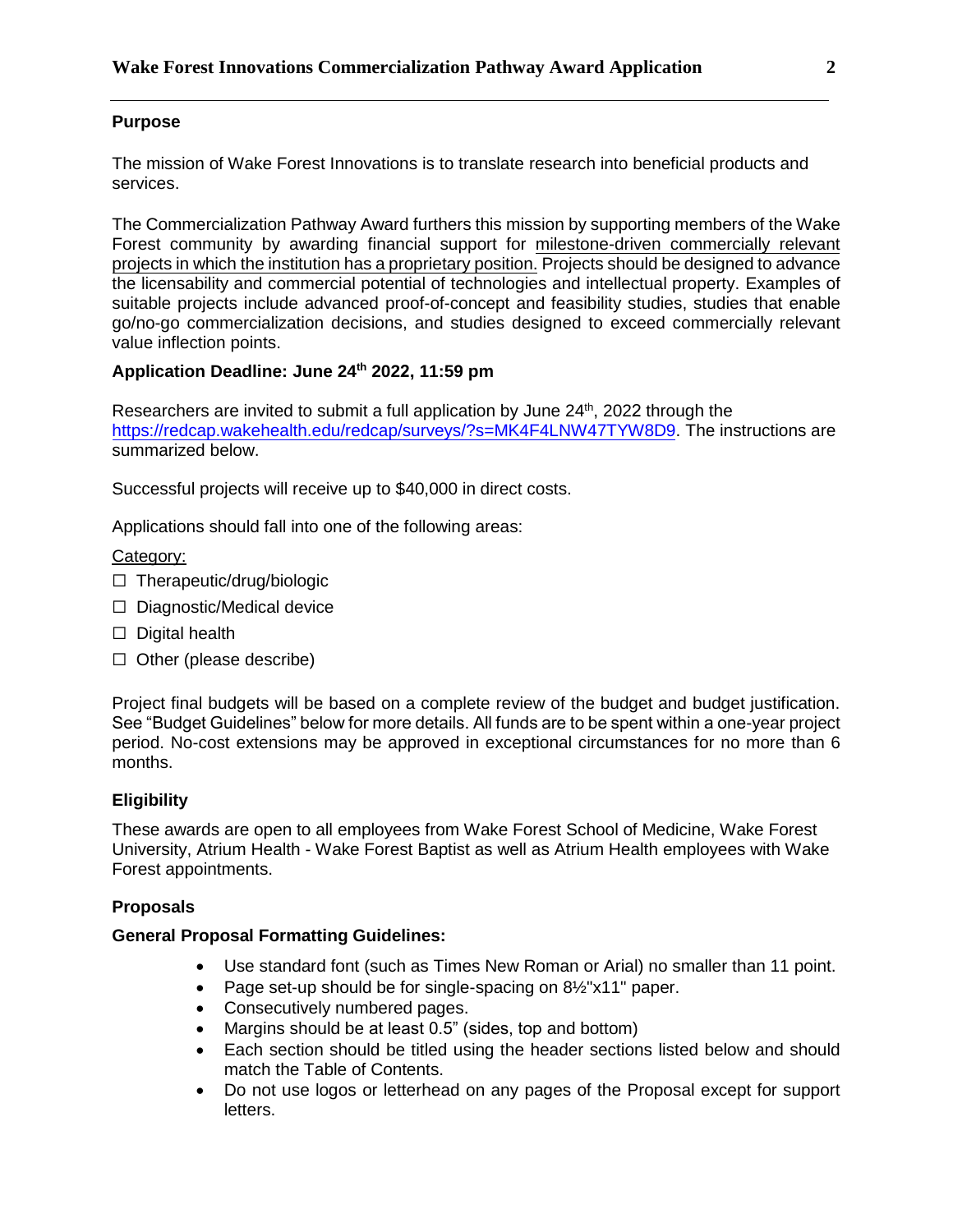Judicious use of headings and white space for ease of reading is appreciated.

# **Cover Page**

- o Total funding requested
- o Project Title
- o Principal Investigator (PI) or Co-Principal Investigators (Co-PIs): name, degree, rank or job title, primary departmental affiliation
- $\circ$  Any additional key project team members: name, degree, rank or job title, primary departmental affiliation, and institutional affiliation for any external collaborations
- o WFI case number if already disclosed
- o Abstract in lay language (150 word limit)

# **Proposal body**

 $\circ$  4 page limit for Sections 1-4, including Figures & Tables

The following sections should appear in order:

# **1. Problem**

# **1.1. Unmet Need**

Clearly define and express the magnitude of the specific marketplace need addressed by your invention / innovation, and the current players and competitors.

# **1.2. Technical Problem**

Clearly define the technical problem(s) / hurdle(s) that your invention / innovation overcomes.

#### **2. Solution**

#### **2.1. Product Concept**

Describe your overall product concept (e.g. therapeutic, diagnostic, or device product, consumer product or service; stand-alone product or used in combination with existing product(s), etc.).

#### **2.2. Rationale**

Present the rationale for the invention / innovation. Focus on the unique merits of the invention that distinguish it from what currently exists.

#### **2.3. Progress to Date**

State your progress to date on the invention. Include preliminary data.

# **3. Project plan**

**3.1. Milestones**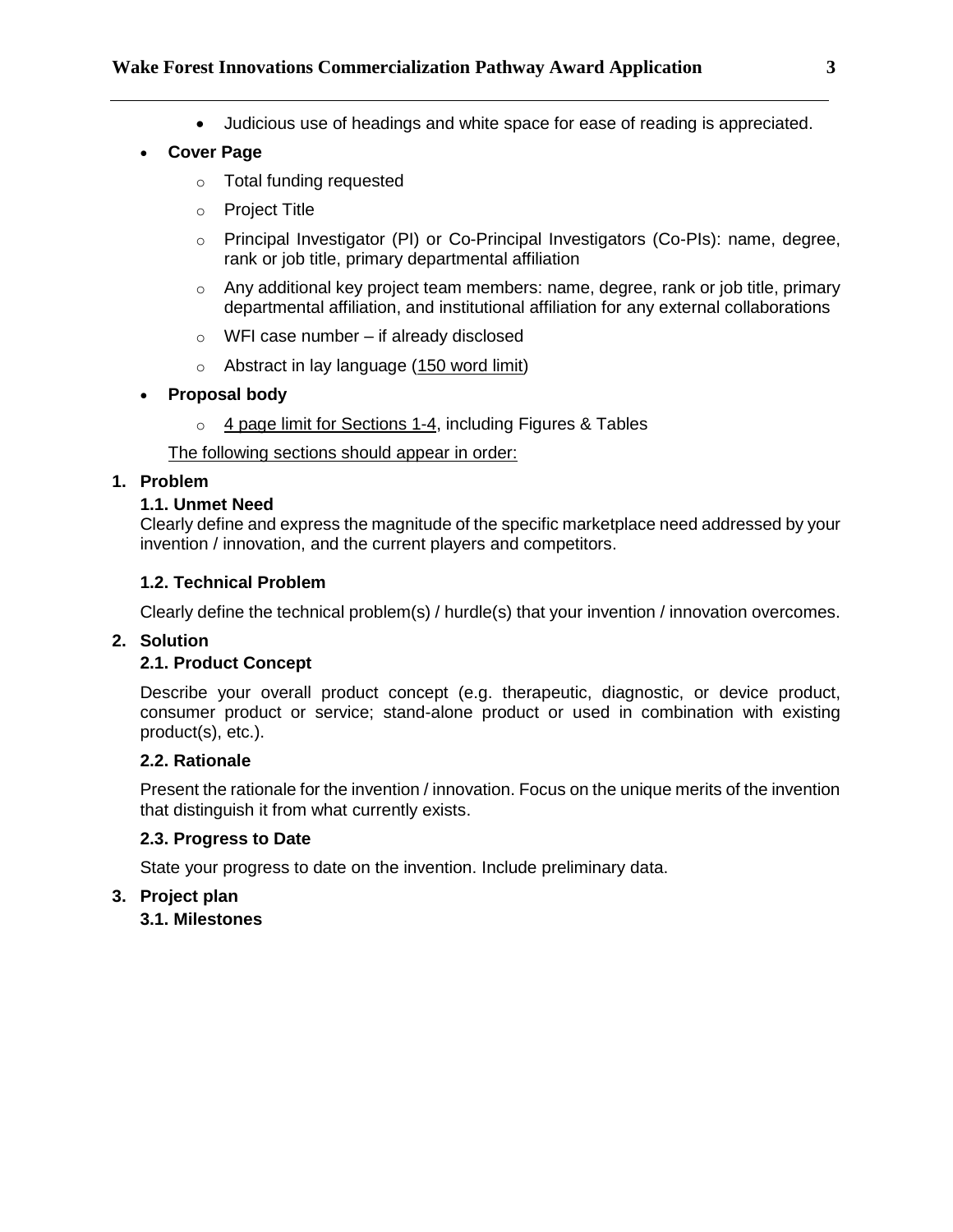State the specific milestone(s) to be achieved with project funding. Milestones provide a clear roadmap for your project. A milestone marks the completion of a major deliverable, and is specific, measurable and attainable. A milestone usually refers to a deliverable that marks the transition of a project from one phase to another – for example, identification of a set of hit or lead compounds against a drug target (see Figure 1).

|           | Assay development - HTS                                                                                                                                                                                           |                                                                                                                                                                                 | Lead optimization                                                                                                                                           |
|-----------|-------------------------------------------------------------------------------------------------------------------------------------------------------------------------------------------------------------------|---------------------------------------------------------------------------------------------------------------------------------------------------------------------------------|-------------------------------------------------------------------------------------------------------------------------------------------------------------|
| Objective | Develop specific<br>receptor binding assay<br>Develop detailed<br>protocol                                                                                                                                        | Perform high<br>٠<br>throughput screening<br>campaign                                                                                                                           | Identify hits with<br>potential cardiotox<br>and/ or drug-drug<br>interaction issues<br>Perform in vitro PK/ PD                                             |
| Tasks     | Validate assay for<br>٠<br>biological relevance<br>Develop acceptance<br>criteria<br>Demonstrate assay<br>٠<br>robustness<br>Demonstrate DMSO<br>tolerance<br>Test inter-plate and<br>٠<br>inter-date variability | Screen the NIH clinical<br>٠<br>collection, NCI DTP and<br>LOPAC1280 compound<br>libraries against the<br>validated assay<br>Perform dose response<br>٠<br>for hit confirmation | Caco-2<br>CYP inhibition/<br>induction<br>Plasma protein binding<br>Microsome/<br>hepatocyte stability<br>hERG<br>٠<br>Physiologically-based<br>PK modeling |
| Milestone | Validated assay optimized<br>for high throughput<br>screening in 384-well<br>plates                                                                                                                               | Identification of ~30 "hit"<br>compounds                                                                                                                                        | Identification of ~5 "drug-<br>like" lead compounds                                                                                                         |

**Figure 1**. Example of relationship between milestones, objectives and tasks. Milestones are specific and measurable, and mark the completion of a deliverable: they often consist of a number of related objectives. Objectives describe what has to be done to reach the milestone. Tasks describe how the objectives will be achieved.

# **3.2. Plan**

Explain how the Milestones will be achieved. Include a timeline (see template).

#### **3.3. Translation / Commercialization Impact**

Describe how success in achieving the Milestone(s) will advance translation and commercialization of the innovation / invention.

#### **4. Evaluation**

#### **4.1. Go/no-go criteria**

Define the criteria for a go/no-go decision-making. Include defined metrics that will indicate or demonstrate a successful outcome (see Figure 2).

| <b>Milestone</b>                                                     | <b>Go Decision</b>                                     | <b>Associated Metric</b>                        |
|----------------------------------------------------------------------|--------------------------------------------------------|-------------------------------------------------|
| <b>Validated assay</b><br>optimized for high<br>throughput screening | 1. Assay compatible with HTS<br>2. Acceptable Z-factor | 1. Robust results in 384 or 1536<br>well plates |
|                                                                      |                                                        | 2. Ideally $>0.5$                               |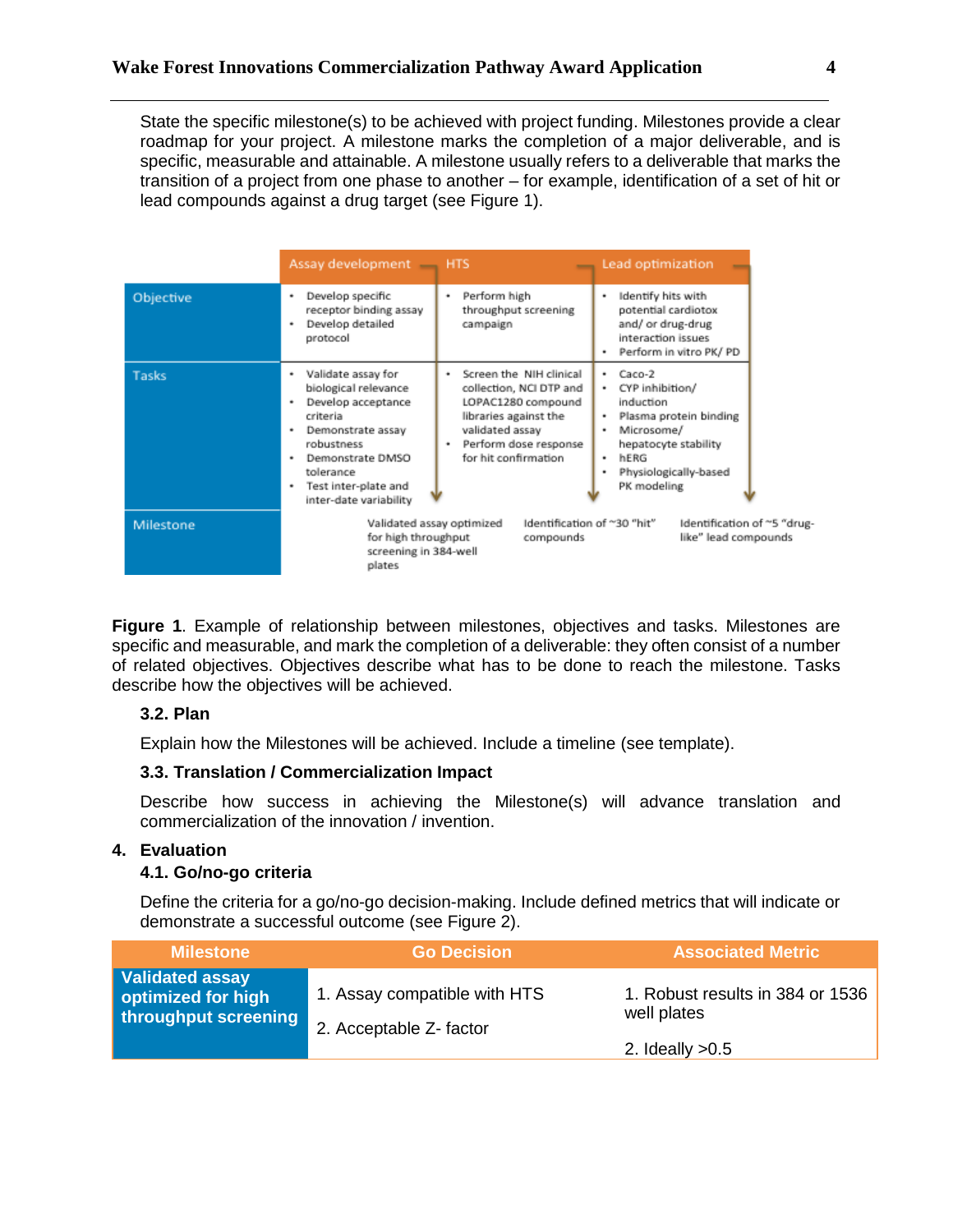| <b>Confirmation of Hits</b> | 1. Adheres to Lipinski rules<br>2. Demonstrates growth inhibition in at<br>least 1 primary cell line         | 1. $<$ 5 hydrogen bond donors, $<$<br>500MW, $logP < 5$<br>$2 < 250$ nM concentration and<br>rational SAR established for the<br>series                               |
|-----------------------------|--------------------------------------------------------------------------------------------------------------|-----------------------------------------------------------------------------------------------------------------------------------------------------------------------|
| <b>Selection of Leads</b>   | 1. Low potential for drug-drug<br>interaction<br>2. IP position is exclusive with full<br>freedom to operate | 1. CYP450 IC50 between 1µM -<br>$10\mu$ M = moderate inhibition<br>$(OK)$ , IC50>10 $\mu$ M (ideal)<br>2. No concerning prior art<br>identified during initial survey |

**Figure 2**. Example go/no-go decision metrics which advance the project from milestone to milestone. There may be one or many go/no-go decisions points to be considered before advancing to the next milestone

# **5. Budget** (no page limit)

# **5.1. Budget justification**

A detailed budget justification which tracks to the project plan is required. Specify and justify any unusual materials or services, capital equipment, animal costs (IACUC approval required), or human studies (IRB approval required).

Please explain how other resources may be leveraged to support the project.

If the proposed research will be done on more than one campus/institution, please include details in the justification.

Sub-awards to other organizations are permissible, provided that work is performed on a work for hire basis.

Awarded funds must be used to conduct the work proposed.

# **5.2. Budget template**

Complete the [budget template form](https://wakehealth.sharepoint.com/:x:/r/teams/CTSIWebCollection/_layouts/15/Doc.aspx?sourcedoc=%7B4A4C9F1E-84B3-4657-AE7F-B5174BF93883%7D&file=CTSI%20Pilot%20Budget%20Template.xlsx&action=default&mobileredirect=true&DefaultItemOpen=1&cid=15a4a8bb-2521-40fd-9c8b-f7d9984b5335) and a brief justification for the funds requested. Please explain how other resources may be leveraged to support the project. If there are any external collaborators and the proposed research will be done on more than one campus/institution, please include details in the justification.

Show major categories (e.g., Personnel, Animals, Consumables, Consulting, Contract Research).

 List all personnel. Salary support should not exceed more than 10% of the total budget. The 10% cannot be credited towards the investigator's match with institutional funds.

Attendance at scientific conferences, publication costs, and similar expenses should not be included.

Commercialization Pathway Award funds may **not** be budgeted for:

- Office supplies or communication costs, including printing
- Professional education or training
- Computers or audiovisual equipment, unless fully justified as a need for the research